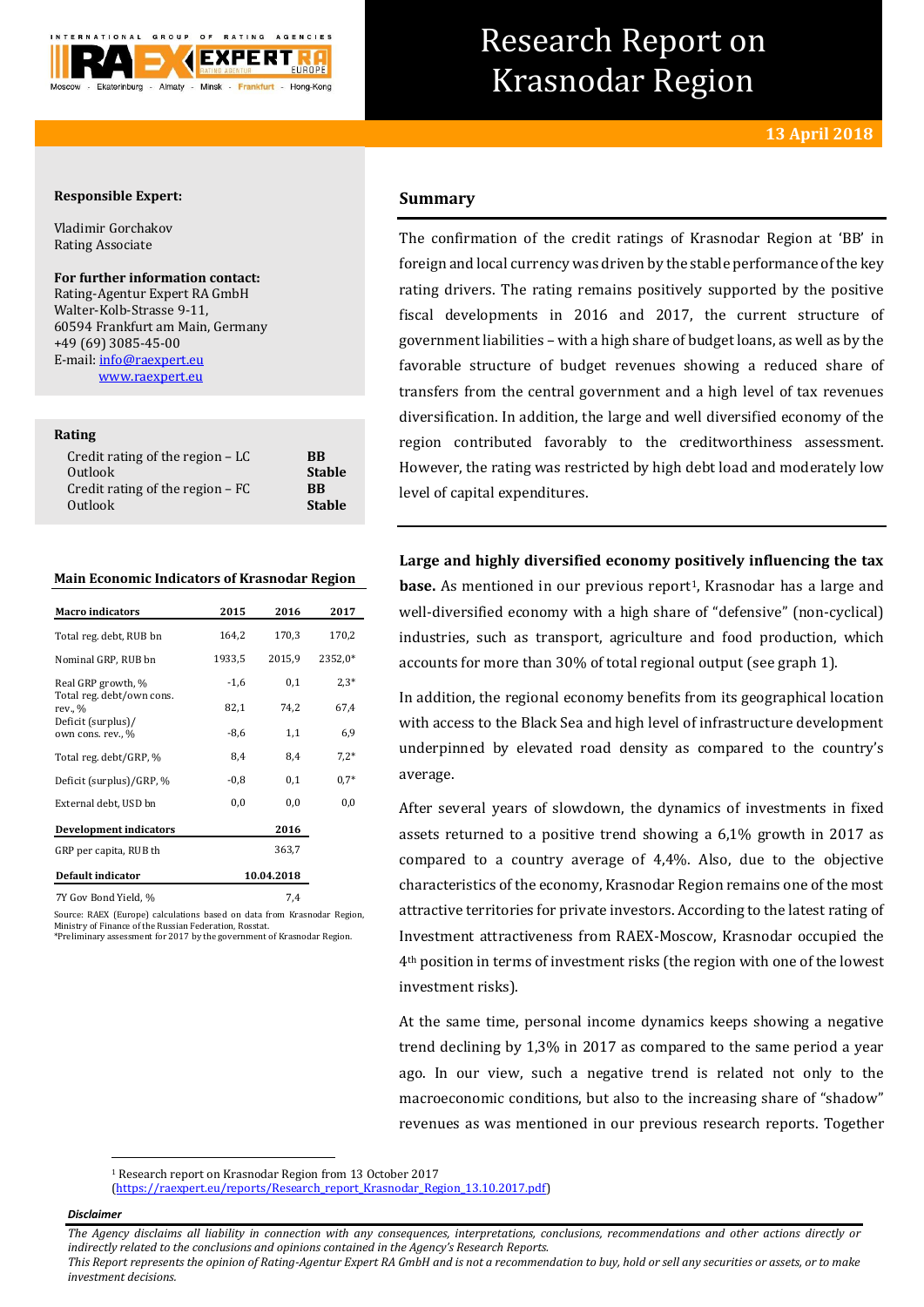

**Graph 1:** Structure of Krasnodar Region's GRP in 2016, % of total



Source: RAEX (Europe) calculations based on data from the Rosstat

**Graph 2:** Dynamic of the key components of consolidated budget revenues in nominal terms in 2017 (to 2016), %



Source: RAEX (Europe) calculations based on data from the Ministry of Finance of the Russian Federation



**Graph 3:** Krasnodar Region's consolidated budget revenues structure, %

Source: RAEX (Europe) calculations based on data from the Ministry of Finance of the Russian Federation

with the long-term demographic risks, this creates a strong adverse effect on the personal income tax base and, therefore, the creditworthiness assessment.

**Budget revenues' dynamics and structure are favorable.** Krasnodar keeps showing better dynamics on key items of the consolidated budget revenues in 2017 as compared to the overall trend for Russian regions. Tax revenues increased by 12% y-o-y in nominal terms as compared to 8,3% for all Russian regions mostly due to the growth of corporate profit tax which formed around 17% of the consolidated budget revenues at that period, as well as growth of personal income and property taxes (see graph 2).

After two years of reduction, the federal government of the Russian Federation provided more transfers to all Russian regions in 2017 as compared to the previous year. Incoming transfers of the Krasnodar region's consolidated budget increased by 32% in this period, which led to a slight elevation of the transfers' share in total revenues of the region (see graph 3).

In addition, the structure of tax revenues of the consolidated budget keeps positively affecting the regional creditworthiness with no taxes representing more than 50% of total tax revenues. Personal income tax and corporate profit tax form 58% of total tax revenues, while other tax income is represented mainly by property tax (21%); excises (10%) and taxes on comprehensive income (9%).

**Fiscal performance keeps improving, but expenditures' structure and quality of the budget management still restrain the region's creditworthiness.** The regional authorities' consolidating fiscal policy continued to restrain expenses' growth in 2017 when it stood at 7,1% yo-y in nominal terms, while the country's average growth was equal to 8,8%. Combined with a significant increase in revenues, this led to an outstanding fiscal surplus at 5,9% of total revenues or 6,9% of own budget revenues in 2017 as compared to 0,9% and 1,1% respectively in 2016.

As mentioned in our previous report, the structure of expenditures has an adverse effect on the region's creditworthiness. The share of CAPEX in total expenditures of consolidated budget was as low as 4,9% in 2017 (compared to a country's average of 12,3%). This share indicates that there is a very narrow space to cut expenditures in case of a drop in revenues and, therefore, creates an additional risk of further growth in debt levels.

In addition, according to the recent results of the assessment by the Ministry of Finance of the Russian Federation regarding the quality of the

## *Disclaimer*

*The Agency disclaims all liability in connection with any consequences, interpretations, conclusions, recommendations and other actions directly or indirectly related to the conclusions and opinions contained in the Agency's Research Reports.*

*This Report represents the opinion of Rating-Agentur Expert RA GmbH and is not a recommendation to buy, hold or sell any securities or assets, or to make investment decisions.*